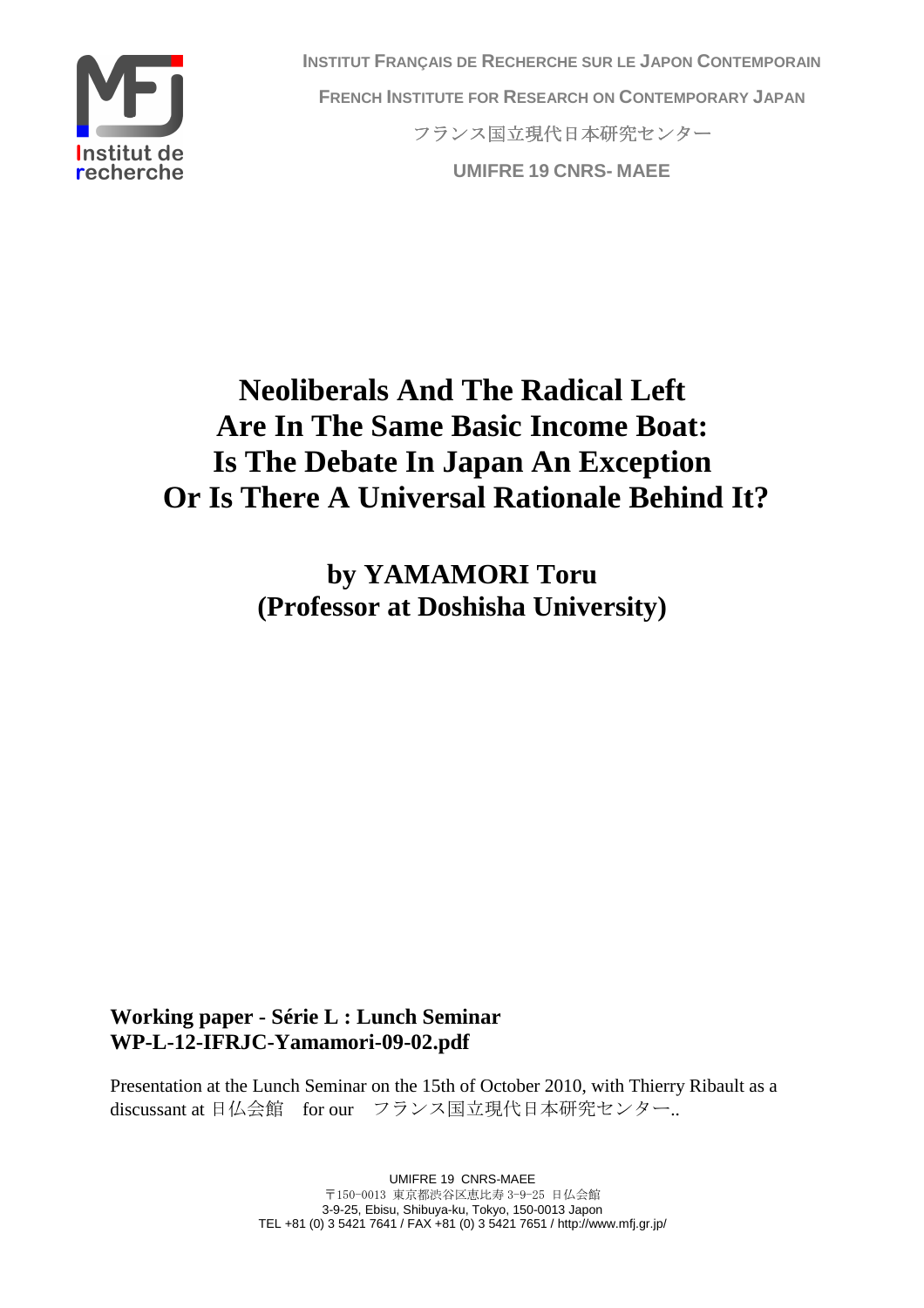Lunch Seminar on the Japanese Economy and Society October 15th 2010, at the UMIFRE 19 – CNRS -Maison franco-japonaise

## **Neoliberals And The Radical Left Are In The Same Basic Income Boat: Is The Debate In Japan An Exception Or Is There A Universal Rationale Behind It?**

Toru Yamamori\* (Translated by Brian Small\*\*)

 Around 2009, the debate over basic income in Japan reached not only academics but also citizens, politicians, activists and the media. In spite of skepticism and opposition from all political spectrum, support of the idea has come from two different political strands: the radical left and the Neoliberals. For a decade I have been researching radical grassroots activism for BI in Europe, and a concise introduction for BI that I published a year ago emphasized these roots for BI. This book was well received among some grassroots activists. So attention to BI from the radical left is not surprising for me, and internationally speaking, it is no surprise at all, even some academic proponents for BI in Japan dislike this connection (cf. Tateiwa and Saito 2010).

 In Korea, while, as in Japan, major proponents of BI also seem to come from the radical left, the debate differs from Japan in that there are not so many proponents from Neoliberals. So the fact some Neoliberals are influential ideologues of BI in Japan needs some explanation for a Korean audience.

 The purpose of this paper is to give a concise picture of the Japanese situation in order to discuss Neoliberals and BI.

 Employment insecurity after the financial crisis of 2007, finally destroyed the "We are all middle class" myth. Another result of the crisis was the defeat of the Liberal Democratic Party (the LDP). After over half a century as the majority party in the Diet, the LDP lost the 2009 election to the Democratic Party of Japan (the DPJ). A prominent economist made the statement "The income security and household subsidies indicated in the DPJ's manifesto ultimately lead to the Basic Income discussed in Western Europe"(Ito, 2009). In this vein, the DPJ's Tax Policy Investigation Committee organized seminars on the topic of Basic Income in which I, and two other experts, gave presentations.

 However the DPJ has never officially endorsed the Basic Income policy. Media treatment of Basic Income is extremely rare, and, even among people knowledgeable of the policy, the majority is of the view that the guarantee is not in accordance with the traditional ethics of Japanese society.

The first section will provide an overview of Japan's system of income security over the past half century and show the various causes of the current system's dysfunction. In the second section, following up on the situation just described in the first section, I will cover economic policy and political reality while analyzing the vocabulary to describe the situation. I will point out the lack of a vocabulary used to describe the new direction gradually being taken under the DPJ. After briefly outlining the debate surrounding Basic Income in the third section, I will use the fourth section to propose using the vocabulary accumulated in the BI debate to fill the explanatory gap in discussions of current economic and social policies.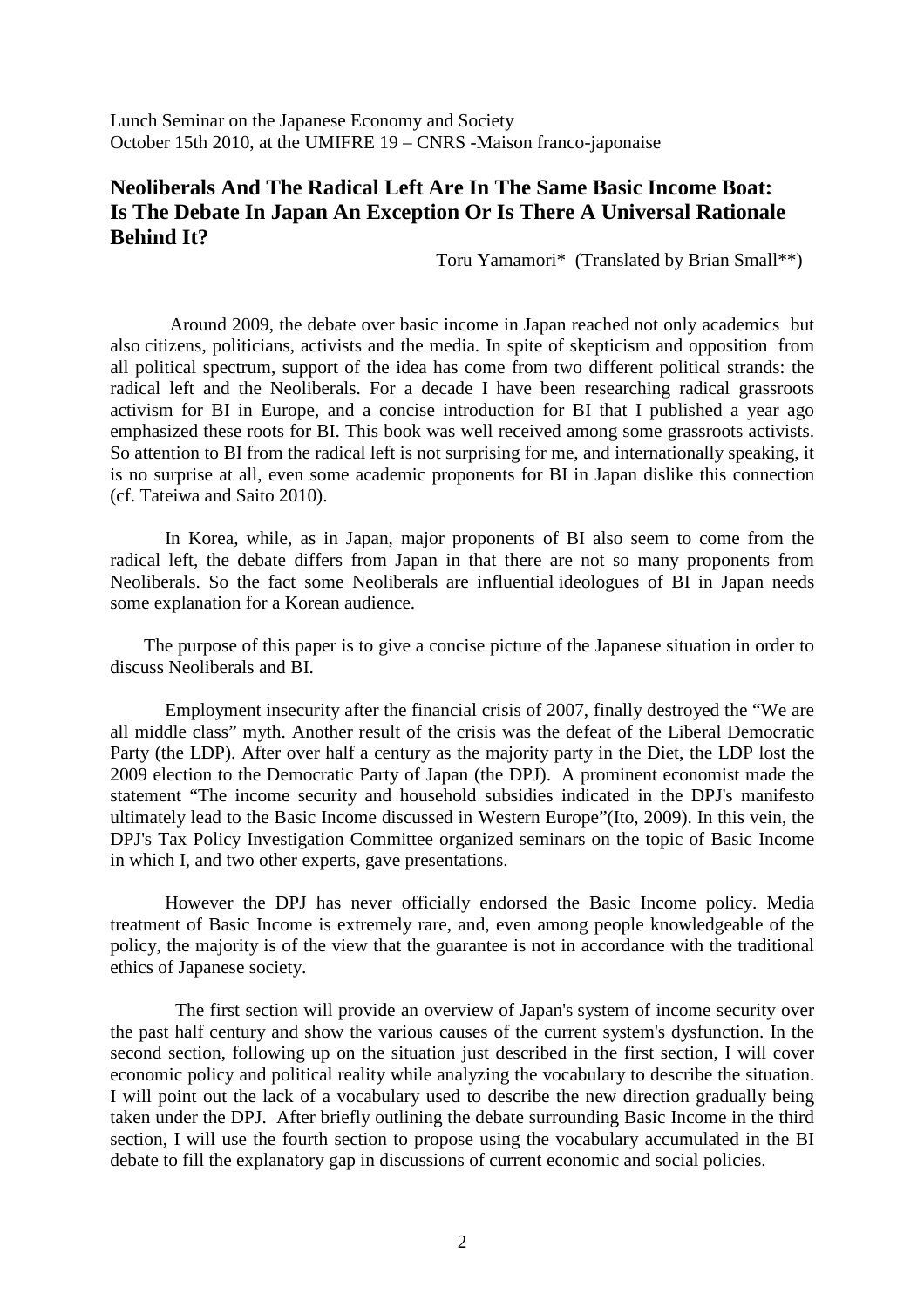#### (1)**The Myth, the reality, and the collapse of the "Japanese Welfare Society"**

After World War II Japan built up an income security system using the Beveridge Report as a blueprint. The Social Insurance pillars were pensions, unemployment insurance and health insurance while social assistance policies were built in as supplementary additions. Pensions and health insurance systems for employed people preceded the establishment, in 1961, of the National Pension and National Health Insurance to cover the self-employed and the non-employed to achieve universal coverage for citizens.

In the second half of the 1960's, Socialist and Communist party candidates were elected to head local municipalities giving birth to many 'progressive' administrations. This led to 1973 becoming known as 'The Year of Welfare' as the LDP, fearing for its survival, passed large increases in the social welfare budget. As seen from the inclusion of 'to insure the completion of a welfare states' as a goal in the party's founding declaration of 1955, the LDP was never against welfare state. From the 1950's to the beginning of the 1970's, at least as a slogan, the welfare state enjoyed a broad majority of support among citizens.

 This support broke down with economic restructuring after the oil shock of 1973. The "Japanese Style Welfare Society" policy paper put out by the LDP in 1979 can be taken as an ideological blueprint for the social security policies of the 1980's. The paper severely criticizes the welfare state that the party had intended to 'ensure the completion' of in its founding declaration. Since the U.K. had 'pursued equality and social security expansion' the diagnosis was that U.K. had caught the "English Disease," a kind of "economic diabetes."

Swedish life for the elderly is lonely, isolated and cold, resulting from a society based on extreme individualism. … The Swedish philosophy of all-round welfare coverage that provides full benefits rather than regulation and control has brought about a tendency to shift the costs of personal troubles onto society... If an unwed mother gives birth to a child, the costs are shifted to society as the mother and child are on welfare benefits. Once this system is put in place people become 'complacent' and behave with the knowledge that society will bear the costs of their troubles. They become a kind of parasite, accustomed to exploiting the system. Suppose our country made a similar system with "divorce insurance" and made insurance payments to divorced women, or implemented generous protections and subsidies for unmarried mothers and their children, perhaps even establishing institutions for their care. This would give rise to "free love," or from a man's point of view "free sex," and we would certainly see lower rates of marriage, higher rates of divorce and more illegitimate children, all of which is seen in Sweden. Is this the kind of civilized progress of which we can be proud? No, this is nothing but foolishness showing an extreme lack of civilization and wisdom. (LDP 1979)

The principle of a "National Minimum" and "Equality of Outcome" were dismissed as harming civilization to no benefit. Families and corporations were put first and individual welfare became a matter of personal responsibility.

 The characteristics of two social security reforms in 1985, symbolize policies based on the above principle of subsidizing the family as opposed to the individual. Payments to single mothers for their dependent children were attacked and decreased. This "reform" is usually explained away as the result of a financial need to cut budgets in a slowed economy. However, we cannot accept this explanation upon considering another reform of the same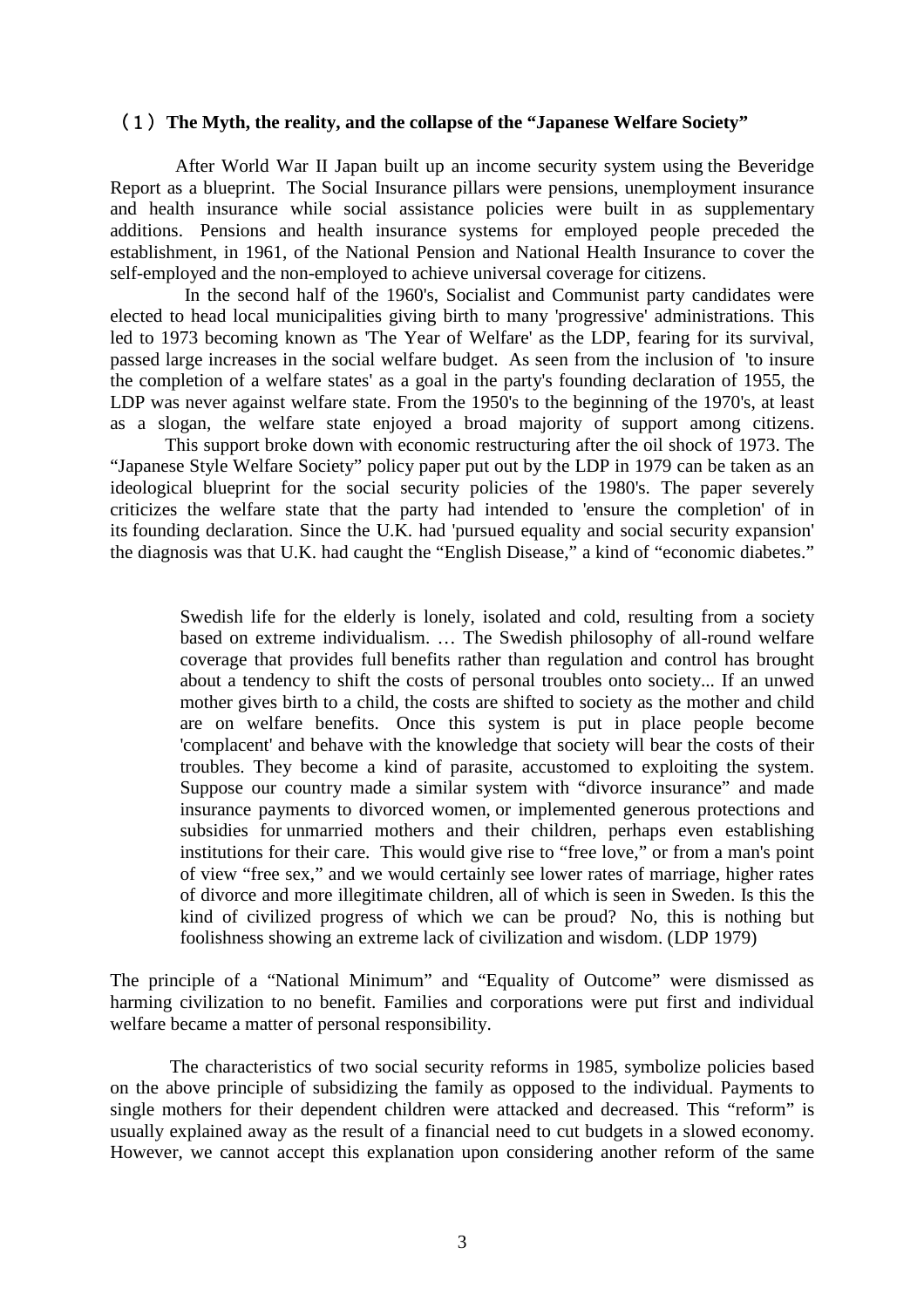year: A new tax exemption for the pension and insurance payments covering the housewives of employed men.

 Japan was often seen as a society with a "traditional" division of labor between the sexes, where men worked outside the home while women became housewives. This view of "traditional" society is not correct. In 1970 Japan's rate of employment for women was second highest among OECD nations.(1) The employment rate for women in Japan has been losing ground to other OECD countries ever since. Japan's characteristic high number of full time homemakers is not "tradition" but the intended consequence of policies taken after the oil shock of 1973. The manifesto for this system change is the LDP's 1979 policy paper and the reforms of 1985 were the culmination of these policies.

 Was the sexist content of social security severely criticized? Other than criticism by a handful of feminists, the majority of Japanese society, unfortunately, takes for granted the sexist nature of the system. These views remain unchanged today. Of course, the social movements of single mothers and other minorities criticized and struggled against the "reforms" at the time. (2)

 "The Japanese Welfare Society" depends on the family, and at the same time, upon corporations. This dependence on corporations has brought about inequalities between the employees (and their families) in large corporations and people excluded from such employment. This gap has met relatively strong criticism from scholars. However this criticism has remained limited to academics and a small minority in the labor movement while the media inundates viewers with the myth that "All Japanese are Middle Class". The reality is that only workers in large corporations, and their families were able to attain middle class lifestyles. The Japanese Welfare Society actually opened up a gap between these workers with their families and the rest of Japanese society. How have the myths that "everyone is middle class" and about the existence of "Japanese welfare society" survived for so long in this unequal society? Perhaps the myths didn't die because many male college graduates had the opportunity to secure employment in large (and mid-sized) corporations. This avenue was open to some high school graduate men also, and women, well, whether they continued working or not, it was assumed that they would marry a man.(3)

 The myths survived until the mid-1990's. Let's look at the data for the "welfare society" at this point in time. We'll start with a six country comparison of social security expenditures. (Figure 1 on the slide) As a percentage of GDP Japan looks to be more of a 'small government' society than the U.S. Looking at just social assistance expenditures makes Japan stand out even more for it's form of "small government."

Does this "small government" match a similarly small problem with poverty? Unfortunately, this is not the case when considering relative poverty, or even absolute poverty. In 1994 OECD calculates Japan's rate of relative poverty at 13.7%. This rate is higher than the OECD average of 10%, and even higher than England after the desolation of Thatcherism. By comparison, Sweden's rate is 3.7%.(4) It's difficult to pin down absolute poverty with statistics but let's use social assistance criteria. In 1995, 7.45% of households lived beneath the line for meeting social assistance requirements. Among these households, the percentage actually receiving assistance, the take-up rate, was only 19.7% (Tachibanaki, Urakawa[2006]). There was an actual need for a budget 5 times as big as current expenditures.

 At any rate, until this period the myth that Japan, being an equal society, was different than Western societies with their economic classes went unchallenged. However,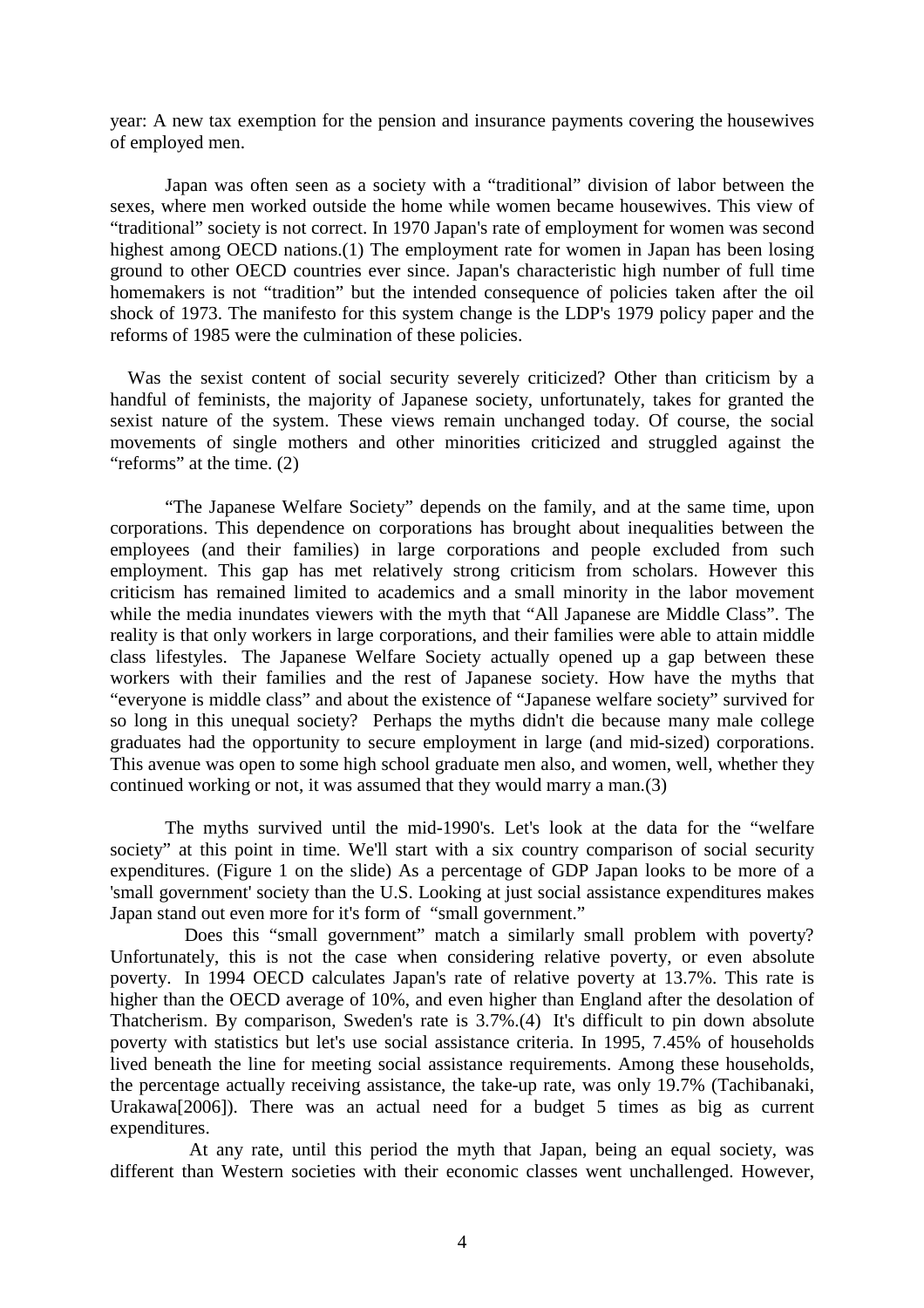looking at the "Japanese welfare society" while considering poverty exposes the myth as a lie and "welfare society" as just another name for a "dual society" of the secure middle class and the impoverished.

The "Japanese Welfare Society" was based on the possibility of entering the middle class if you graduated from college for men, and for women if you married one of those men. This state of affairs ended in the 1990's with the collapse of the bubble and the "lost 20 years" that bring us to the present day.

The corporate manifesto for dismantling the welfare state was put out by the Japanese Business Federation (Nikkeiren) in 1995. The document is titled 'Japanese-style Management for a New Era: the direction we should strive for and the concrete measures entailed'. The document divides workers into three groups, "core members with accumulated expertise," "highly skilled specialists" and the "flexibly employed." The permanent employment previously guaranteed to almost all male university graduates would now only be continued for a handful of workers with hard-to-replace "accumulated expertise". The other groups are to be utilized in a 'flexible' manner. Actually the Worker Dispatch Law passed in 1985 occasioned some deregulation and it was in the 90's that more deregulation took off. The proportion of irregular employees has consistently increased from the mid-90's to the present day.

 The corporation-dependent "Japanese Welfare State" had already begun to collapse as corporations pulled out of the system. Employment insecurity after the financial crisis just hastened the fall.

### (2)**From "Civil-Engineering Keynesian" to "Neoclassical Deregulation"**

Until last September's election the LDP held power, with very few short-term exceptions, for the half century since World War II. The LDP arose in 1955 as an amalgamation of the conservative camps. The Socialist Party was the LDP's rival and largest opposition party, but working from a platform of Marxist-Leninist socialism in the context of the Cold War and the U.S.-Japan Alliance effectively left the LDP as the only party with real power in the system.

 However, the LDP did not simply coast along relying on the geopolitics of the day. Theodore J. Lowi has described the U.S. polity as "interest group liberalism." The LDP successfully used similar conditions in Japan to rationalize their system of power dominance. With "interest group liberalism," decisions regarding distribution and regulation are decided, not in discussions at the Congress or the Diet, but outside the official political process as various interest groups pressure bureaucrats and politicians.(5) Japan is unlike the U.S., where the two parties rise and fall with the backing of interest groups. As there was no likelihood of a change in the party in power, the power dynamics among interest groups and political parties in Japan favored the single party with unbroken power – the LDP.

A kind of "Civil-Engineering Keynesianism" is one of the factors that made the LDP the agent of distribution in Japan's "interest group liberalism." President Roosevelt's economic stimulus policies to remedy the Great Depression had two aspects. The public works aspect of his policies are well known. Less attention has been paid (by Japanese economists) to the social aspects of his economic stimulus. Roosevelt also made efforts to maintain effective demand in the economy by guaranteeing people's income with the Social Security Act and a federal minimum wage. After World War Two it was the social support policies , the "Keynesian Welfare State,"that spread throughout the West to become economic policy.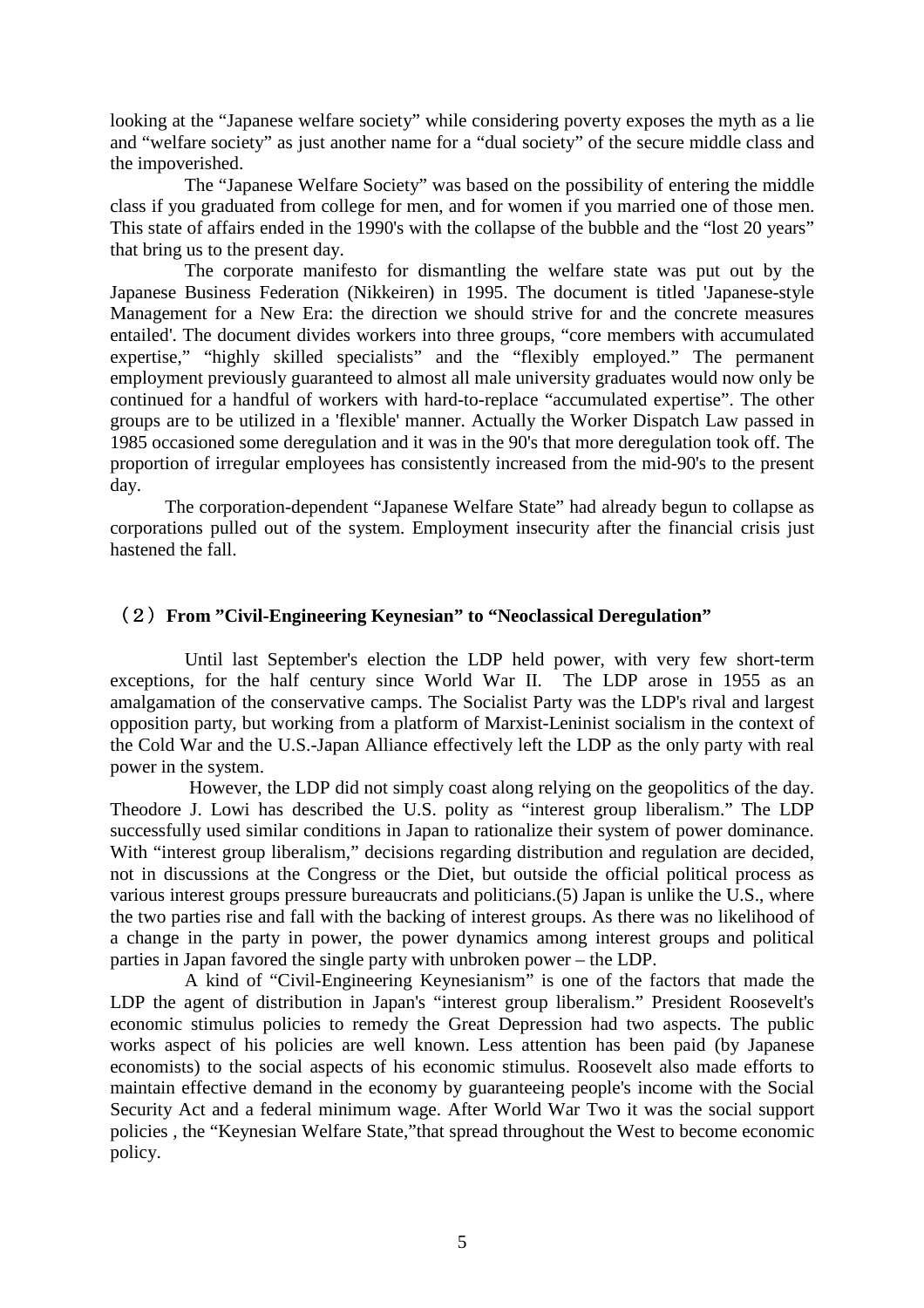The LDP's "interest group liberalism" can be seen in the same vein as Roosevelt's public works aspect of the New Deal, as specialized policies for stimulating effective demand through public works. Stimulus through public works can be seen as an unintended policy in the 1950's with reconstruction after World War II. However, after being presented for a period in the 60's as the "Plan for Doubling the National Income," Kakuei Tanaka, conscious of their role as an economic stimulus, made the policies his own under the title 'Building a new Japan; a plan for remodeling the Japanese Archipelago' in 1972, the same year he became Prime Minister. The "Plan for Doubling the National Income' aimed to achieve full employment through the development of export industries, while at the same time correcting income and development disparities between varied areas in Japan and different types of industry. The second group of policies taking aim at disparities in the country were taken and built upon as Prime Minister Tanaka's "plan for remodeling the Japanese Archipelago." Ostensibly to redistribute some of the nation's wealth to the peripheral countryside under the banner of "wellbalanced land development," public works were increased with the intensive construction of railroads, highways and dams.

 There are differences of opinion on whether the civil engineering projects of the "well-balanced land development" policies actually contributed to lessening disparities for underdeveloped areas in Japan. However, it cannot be denied that regular employment in the relatively underdeveloped areas was attained through the public works projects. Even after Kakuei Tanaka's reign as Prime Minister, his faction utilized their control over the distribution of money for public works to maintain their power and remain the central, authoritative group within the LDP until the 1990's. (The DPJ's secretary general, Ichiro Ozawa is from the Tanaka faction.)

The large deficits run up by Civil-Engineering Keynesianism led to a debate among the Ministry of Finance and some economists over the need for a shift in policy. The economic slump during "The Lost Decade" of the 1990's after Japan's asset price bubble burst made it clear that the LDP's traditional economic policies had ceased to function. At the same time, the political realignment after the end of The Cold War had the LDP facing, not the marxist-leninist Socialist Party as their main rival, but the New Frontier Party at first, then the Democratic Party of Japan, both made up mainly of former LDP members. As the urban electorate, not benefiting from public project largesse, started voting for these new opposition parties the LDP began seeking new policies to gain popularity and votes. Representative of this period is the Koizumi administration with the rallying calls of "Destroy the LDP" and "Without reform there will be no growth." Emblematic of the Koizumi administrations shift from Civil-Engineering Keynesianism to Neoclassical economic policies was economist Heizo Takenaka's entering into the Koizumi cabinet and taking up the post of Economic and Fiscal Policy Minister. The two pillars of these policies were deregulation and privatization.(6)

 It wasn't only the LDP shifting from Civil-Engineering Keynesianism to Neoclassical policies. When the Koizumi administration made postal service privatization the central issue in the debate for the 2005 election, the DPJ also promoted neoclassical policies. Research into the policies favored by candidates showed the DPJ adhering closer to neoclassical economics. (7)

Since the Koizumi administration the LDP's economic policies have come about from inner conflicts among factions emphasizing fiscal reconstruction for balanced budgets, and factions emphasizing economic growth via deregulation. After the financial crisis of 2007, this tug-of-war has ended up weaving together Civil-engineering Keynesianism once again.

The main factor effecting the 2009 change in ruling parties after fifty years was rejection by both the financial sector and the voters as they said "no" to a revival of Civil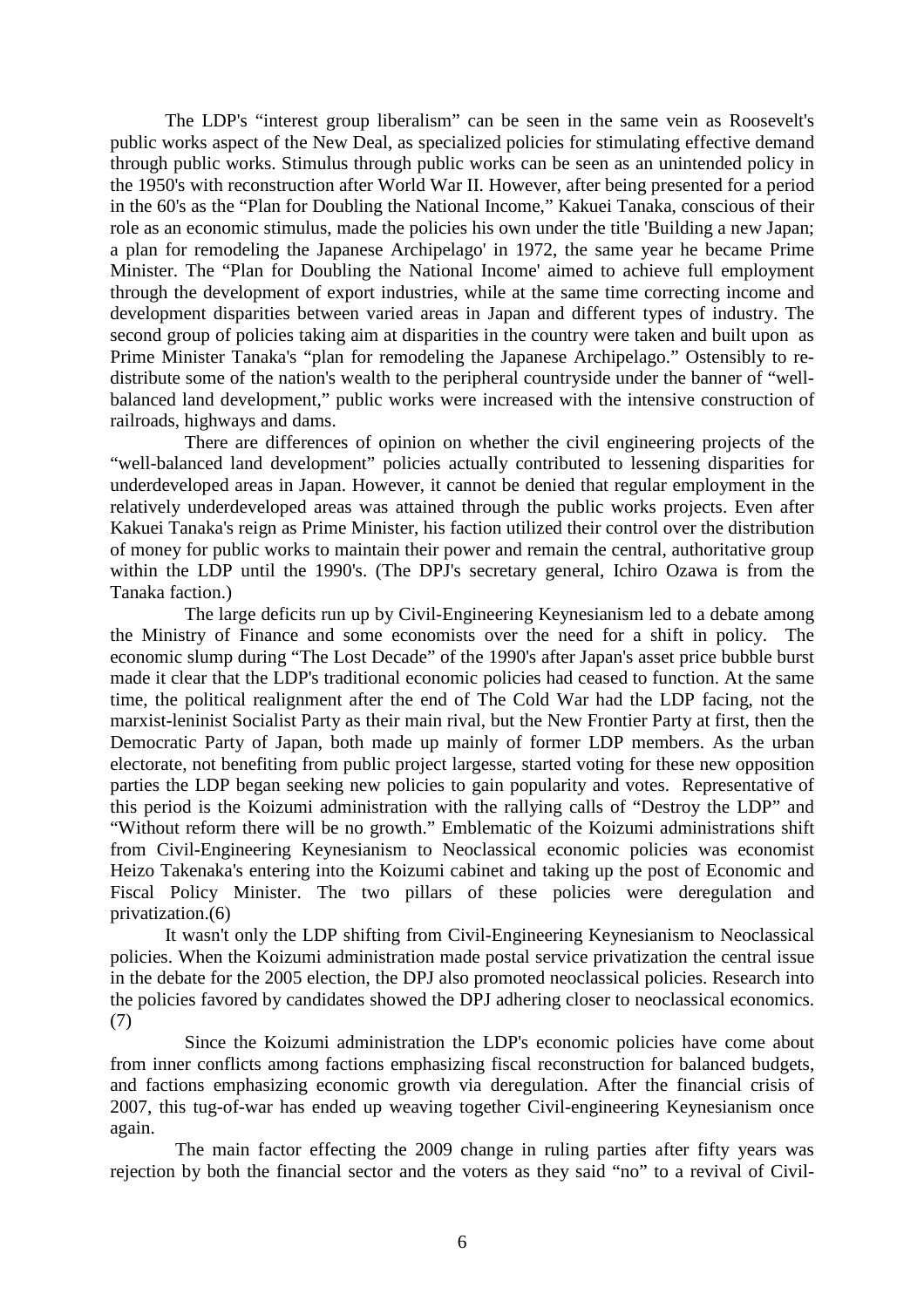Engineering Keynesianism. However it's difficult to foresee the economic policies that will come out of the coalition government headed by the DPJ as the coalition, and even the DPJ itself, contains a mixture of conflicting ideologies regarding economic policy.

On the one hand, the group coalesced around Secretary-general Ozawa, along with the People's New Party, seem to have inherited traditional LDP-style Keynesianism. On the other hand the group around Prime Minister Hatoyama and the ex-Socialist Party fraction in the DPJ have, since the 1990's, been very critical of public works such as dams. However, a principled, consistent direction for an economic policy to replace old-style, pork barrel Keynesianism is not yet visible. Policies such as the child-care allowance have been justified under the slogan "Shifting from Concrete to People", but were implemented due to a temporary alliance between the two groupings. Also within the DPJ is a third grouping with neoclassical economic designs which includes members such as Foreign Minister Okada and Transportation Minister Maehara.

 One large problem is that the new policy direction termed "Shifting from Concrete to People" has absolutely no credibility as an economic policy in Japan's public discourse. The vocabulary used in public discourse on economic policy consists merely of "Keynesian equals old-style pork barrel politics" and "Neo-Classical economics equals reform." Economic debate among reformists is limited to the choice between "economic growth through deregulation" or "fiscal recovery through higher consumption taxes and downsizing the budget." As long as the DPJ doesn't commit to either policy, economists that narrow the problem to this limited number of choices will criticize the party for "having no economic policy."

We, advocates of Basic Income have the potential to fill the gap in the vocabulary used for public discourse with regards to economic policy and expand the debate. We can promote Basic Income as a new Keynesian policy. Before developing this point in full I would like to present an overview of the Basic Income debate in Japan.

#### (3)**Brief Overview of the history of BI argument in Japan**

If we follow the explanation of history given on the BIEN's (Basic Income Earth Network's) website, it would seem that the idea for a basic income first appeared in Europe's Leuvain when Thomas More's *Utopia was* published in 1616. However if we liberate ourselves from the limitation of focusing solely on European history an embryo of the Basic Income concept may be found in  $6<sup>th</sup>$  century China and  $7<sup>th</sup>$  century Japan. These ancient East Asian regimes sought to provide the "means of livelihood" in a secular way as a precondition for taxation and military service.

Apart from these historical episodes, modern discussions of basic income were introduced into Japan between the World Wars though the translations of John Stuart Mill, Bertrand Russell, and C.H. Douglas. Douglas's Social Credit enjoyed popularity at one point. Douglas followers labeled themselves as "Dauglasite" economists (artists, etc.) to differentiate themselves from Marxist economists (artists, etc) but the fad didn't last long.

 The radical disabled people's movement of the 1970's developed a similar philosophy to that of the Italian social movements of the same period. Although the Italian movements demanded Basic Income, radical currents in the Japanese disabled movement never settled upon an actual BI. Their demands for social security were ignored at the time and forgotten later. More recently in 1990, Italian social movement expert Toshimaru Ogura called for an basic income called an "Individual Wage" but there wasn't much of a reaction.

The serious academic discussion on basic income started a decade ago, among social policy researchers and analytical political philosophers. Among them Shuji Ozawa, a Marxian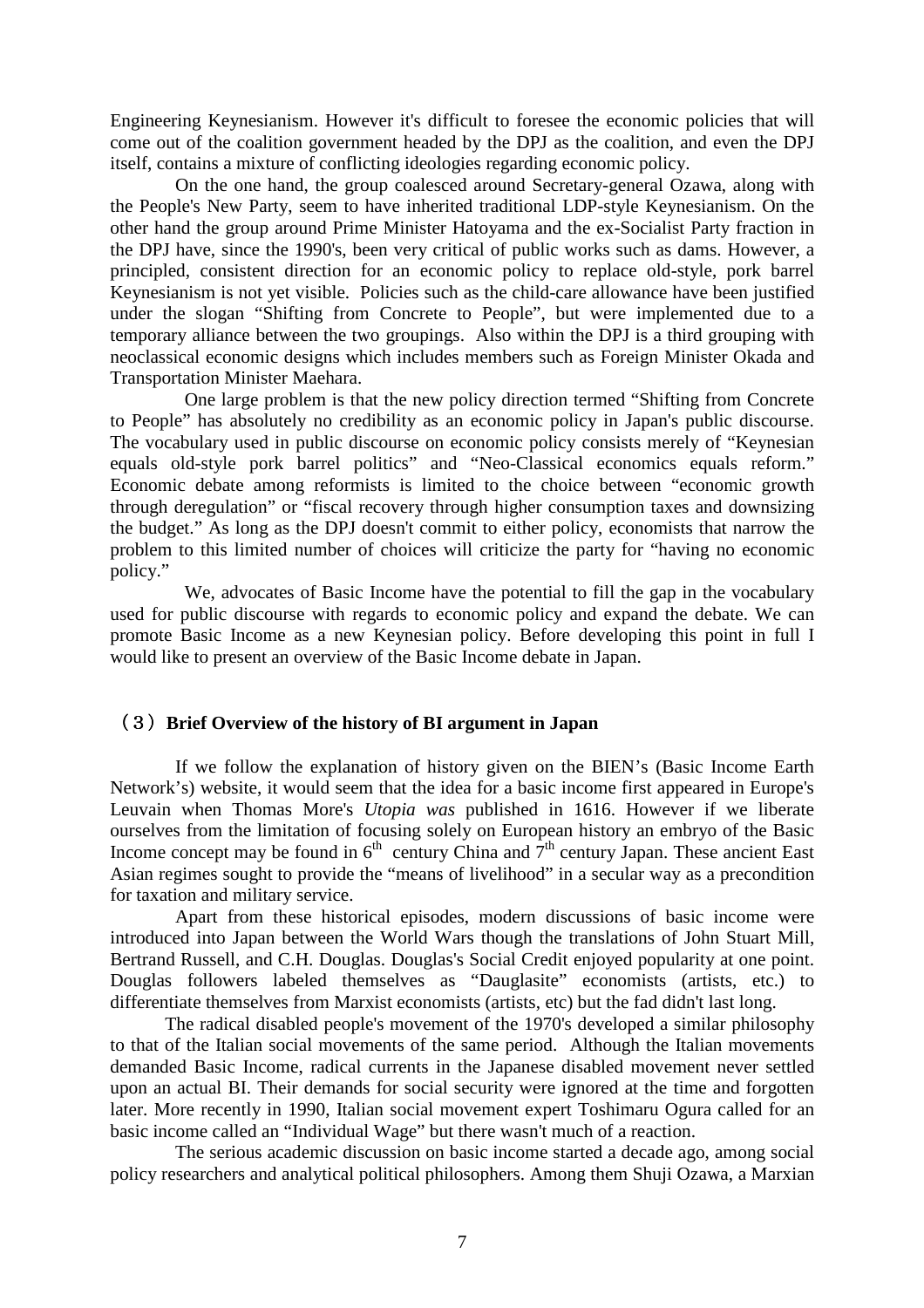public economist, published a book on BI in 2002. This can be said to be the first Japanese publication in favor of BI (Ozawa 2002). Several academic publications followed (ex. Takegawa (ed.)[2008], Yamamori[2002], [2009].)

Basic Income first appeared in the media in the beginning of 2007. I contributed an article to the Mainichi Newspaper in April, followed a month later in May with an article by Shuji Ozawa in the Asahi Newspaper. For radio, the first mention must have been my appearance on an NHK station in January of 2008. In December of that same year a famous IT entreprenuer, Takafumi Horie, spoke of BI on television after being exposed to debates over BI that welled up on the internet. The blog of Hajime Yamasaki, an economic commentator well known in cyber space, must have played a big role as a catalyst for the debate over BI. Yamasaki himself referenced the Basic Income debate from a publication featuring an exchange between myself and the VOL collective, a group of Autonomia intellectuals. After reading Yamasaki's blog referring to our debate, Horie was moved to write in favor of BI on his own blog and even recommended the idea on a TV show. This year several BS channels shed light on BI, one of which I explained BI for 40 minutes at TBS Newsbird, BS news channel by one of major TV channels.

The internet debate over BI is developing with a vocabulary from the neoclassical, or neoliberal tradition. There are good discussions around these proposals on the internet. One of a good episode for letting know the impact of the internet debate might be a internet TV program in February. This program opened by my lecture and followed by discussion with several neo-liberalists and one left wing activist. Even though this program broadcasted after midnight, it was viewed by 50,000 people. Although I cannot sum up the varied discussions, I can say that their main concern is minimizing the administrative costs of government, rather than ensuring a decent life for the disadvantaged. So one could say that the discussion here is in line with the Neo-liberal rationale. Horie's BI advocacy floats in the currents of neoliberalism.

As far as politicians are concerned, as I mentioned at the beginning of this paper, MPs in the Democratic Party invited me to speak on BI in April of 2009, and it can be seen as one example of a growing interest in the BI proposal. However, it can be said in general that the political will has progressed no further than just "interest". The exception is one small party "Shinto Nippon". The leader of this party (and the only MP from this party) is a famous writer and is fascinated by the idea of BI. He adopted BI in his party's manifesto in the spring of 2009. Iwao Nakatani, an economist that supported the Koizumi/Takenaka reform track has proposed a very small basic income to be funded by a consumption tax. The majority of the internet discussion and mass media mentions for Basic Income are informed by the Neoliberal rationale. You might give them the benefit of the doubt and call it Neoliberalism with a human face.

The values informing street level activism for BI is in sharp contrast to Neoliberalism. Some single mothers' organization and women's trade unions call for a Basic Income with Pay Equity. Some Precariat movements call for BI with regulation for labor protection. There are voices in support of BI in the disabled people's movement also. People suffering from underdevelopment in rural areas have also pinned hopes on a Basic Income. For example the mayor of Nakagawa Village in Nagano Prefecture has voiced support for BI. A proposal to demand a Basic Income passed in the Kushiro chapter of the Construction Worker's Union convention of June, 2009. These are the voices of marginalized people, long excluded from Japan's "Welfare Society." (8)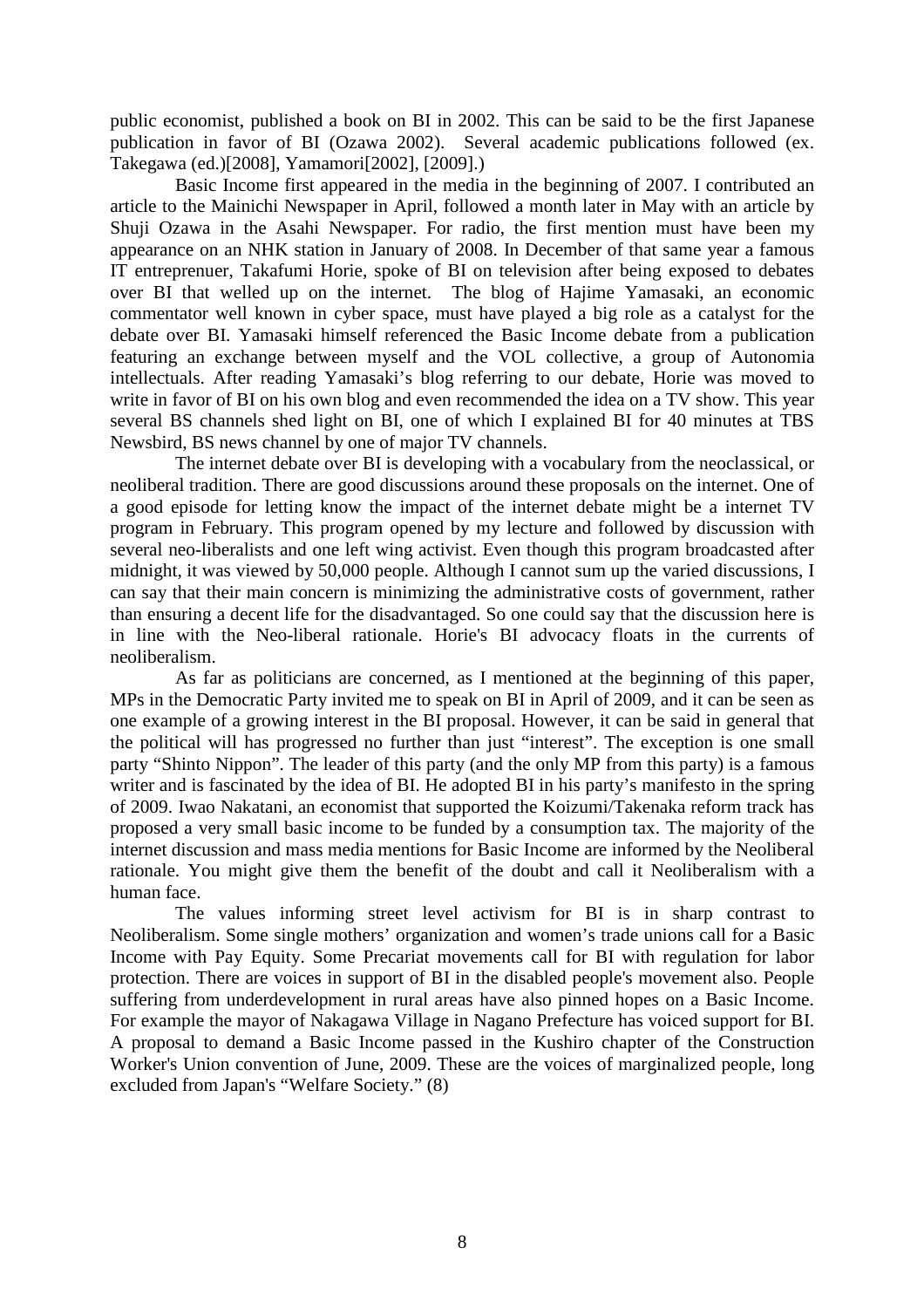#### (4)**How Can We Make Marginalized Voices Heard? : A Strategy**

When the mass media airs the voices of those excluded from Japan's Welfare Society the discussion is limited to individual tragedies and almost never expanded to cover economic and social policy issues. The media spent a great deal of time on employment insecurity and unemployment after the financial crisis but the coverage was limited to male workers. In the media, the problem was limited to the 'winners' in the "Dual System" of the "Japanese Welfare Society." Only the previously secure men that were no longer able to maintain their positions in the middle class had their grievances aired.

Let me introduce a representative case. On December  $18<sup>th</sup>$ , 2009, The Mainichi Newspaper, under the headline "A Prescription to Cure Poverty?" featured three viewpoints, an economic policy issue specialist's view, a union activist's view, and my view. The economist felt that Japan no longer had the financial resources to maintain anti-poverty measures, and that the main issue was improving the poor economy resulting from the financial crisis. He prescribed financial deregulation and flexibility in the labor market. The union representative prescribed secure employment for middle-aged and older men. The choices were deregulation or secure employment, both sides of the debate shared common ground in that they had only the 'winners' of the "Japanese Welfare Society" (i.e. male workers) in mind. (It goes without saying that I prescribed Basic Income as a cure for poverty)

Of course, just as not all of the minorities excluded from Japan's Welfare Society are demanding BI, the Basic Income is not a cure-all prescription for the problem of poverty. However, promoting the Basic Income as a way to get the majority to consider marginalized voices has three points in its favor. The first two points are vital for minorities and the third point is strategic.

The first point is the need to reexamine Japan's work ethic. Why wasn't Japan able to become like Sweden or the U.K.? As I explained in the first section of this paper Japan would seem to have the same welfare structures that are found in Western countries. Then why, with a similar system in place, does Japan have a mere 20% take up rate for social assistance compared with an almost 90% take up rate in the UK? This discrepancy is in the difference between the number of people seen by society as being unable to work and the number of people that are actually unable to work. One big reason that Japan was unable to become a full and actually functioning Welfare State is that, compared to the West, Japanese society is less accepting of people's inability to work. The BI debate has the potential to interrogate Japan's work ethic.

The second point is that, while the BI discussion is criticized for the potential number of "free riders," this criticism raises the possibility to show how the Japanese Welfare Society has, all along, had a free ride on the unpaid labor of women.

The third point is strategic and brings me back to the economic policies of the government now headed by the DPJ. The government has explained it's policy of cutting back public works such as dam construction while implementing a child allowance with the slogan "Investing in People, not Concrete." While the mass media cheers the decrease in public works projects, the child allowance is criticized as not so much an economic policy but as an attempt to curry favor with voters. While working on the 2010 budget, Hirohisa Fujii, the Finance Minister at the time, countered this criticism saying that, by increasing demand, the policy would result in changes of industry structure from one that relies on export to one driven by domestic consumption.

The analysis introduced at the beginning of this paper that linked the logical outcome of DPJ's policies to the Basic Income proposal was Mitsuharu Ito's attempt to lend support to Finance Minister Fujii's argument. Ito is a well-known economist using Keynsianism to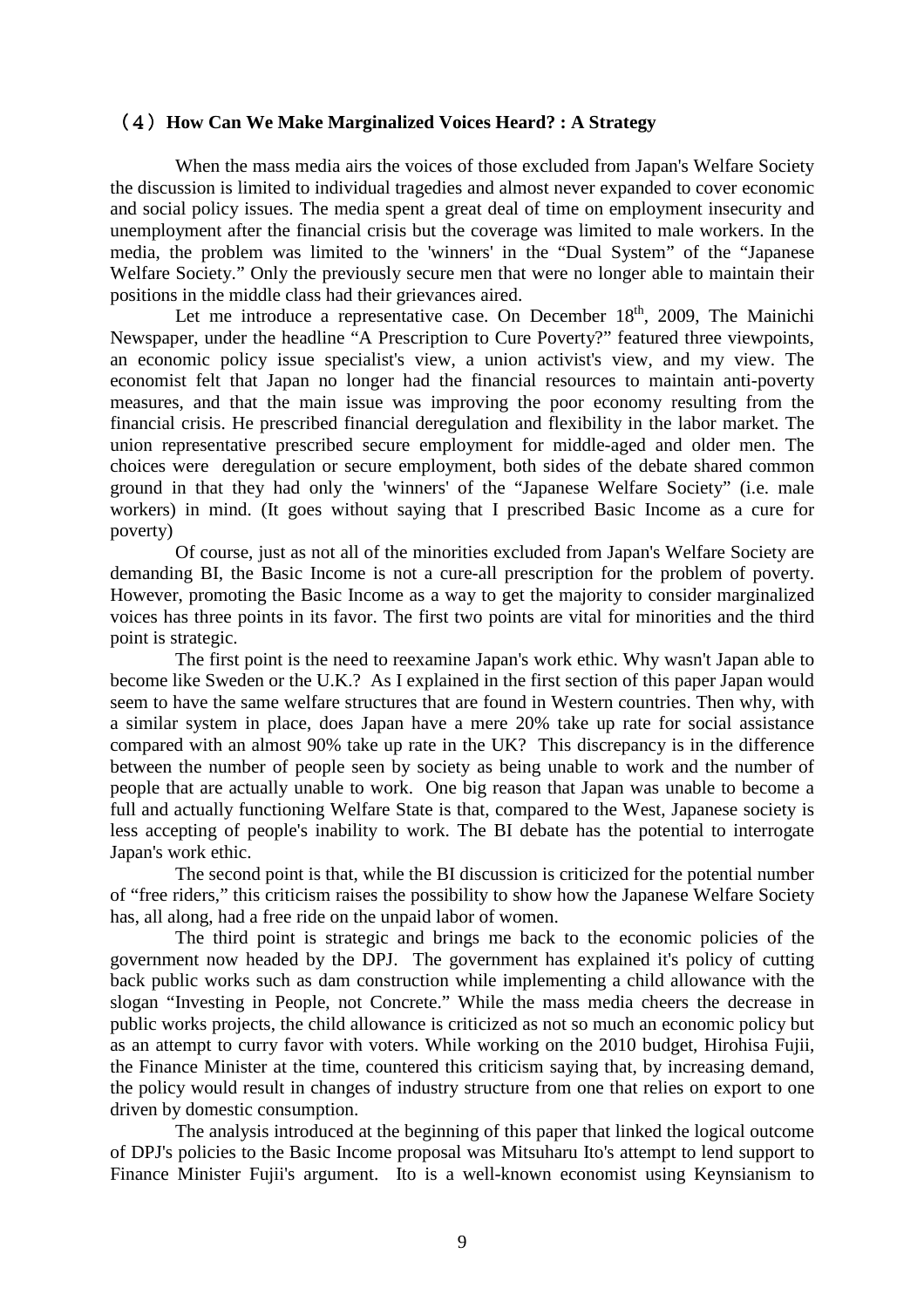understand the traditional LDP policies of lowering taxes to increase consumption while increasing overall investment with public spending. Now that the DPJ policies have halted the public works stimulus in favor of "direct support for households" he understands the change as intended to stimulate the economy through increased consumption.

 At present there are not many BI proponents using Keynesian arguments. I (Yamamori, 2009) maybe the only one using Keynes to support the Basic Income proposal. For the most part people in Japan think that Keynesian policy and Basic Income proposal are mutually exclusive, and that their proponents are on opposite sides of the economic debate.

 However if we turn our eyes abroad to international discussions of BI, many proponents, such as James E. Meade for some time now, and more recently Antonio Negri, Andrea Fumagalli and others have been arguing that the Basic Income would be an effective Keynesian stimulus. Now is a crucial time to explain the Keynesian effects of a Basic Income. The new direction policy has taken in Japan, other than the rare exceptions like Ito's paper, has not been justified for its positive economic effects. Keynesian arguments for a Basic Income may reach the mainstream while providing justifications for this shift in policy.

 As the Democratic Party of Japan has yet to fully define this new direction in economic and social policy, we have an opportunity to explain their policies as rational and effective and to push these policies towards the Basic Income proposal. It just may be possible to get 'dual society' problems and the Basic Income on the agenda both in the media and in policy-making circles.

 Then, How should we see the fact that neoliberals and the radical left are in the same boat? First of all, the Neoliberal desire for making government smaller via introduction of BI is no more than illusion if they want to make it smaller financially. However, if they are talking about bureaucracy there will be common rationale driving the proponents in both camps. There may well be a common rationale driving proponents in both camps, form both the left and the neoliberal right.

#### **The postscript**

 This paper was written before the change of prime minister in Japan from Yukio Hatoyama to Naoto Kan, which happened just two months ago this June. Naoto Kan is on the one hand a product of civil movements but, on the other hand, also backed by the Ministry of Finance and the Neoliberal MPs of his own party. The new government continues to exhibit Janus-faced characteristics that, unfortunately enough, do not effect my analysis in this paper.

#### **Notes**

(1) http://www.gender.go.jp/data/files/z4-4.pdf

(2) Of course there were criticism and struggles among social movements by minorities themselves such as single mothers' activism (see my tomorrow's paper). In academics, see Osawa [1993].

<sup>(</sup> 3) This last tendency has been supported by the law that discriminates against children born out of wedlock. This law violates international treaties forbidding this kind of discrimination. But I will not discuss international law here.

<sup>(</sup> 4) http://www.oecd.org/dataoecd/12/4/35445297.xls

<sup>(</sup> 5) Lowi criticized this and propose"judicial democracy."See Lowi[1969]。

<sup>(</sup> 6) Deregulation and privatization began in the 1980. However these policies before Koizumi administration only happned at the area where these policy can weaken the interests of labour unions, but never happened where they would weaken the interest of JDP on"Civil-Engineering Keynesianism."

<sup>(</sup> 7) Taniguch, Uenohara, and Sakaiya [2009].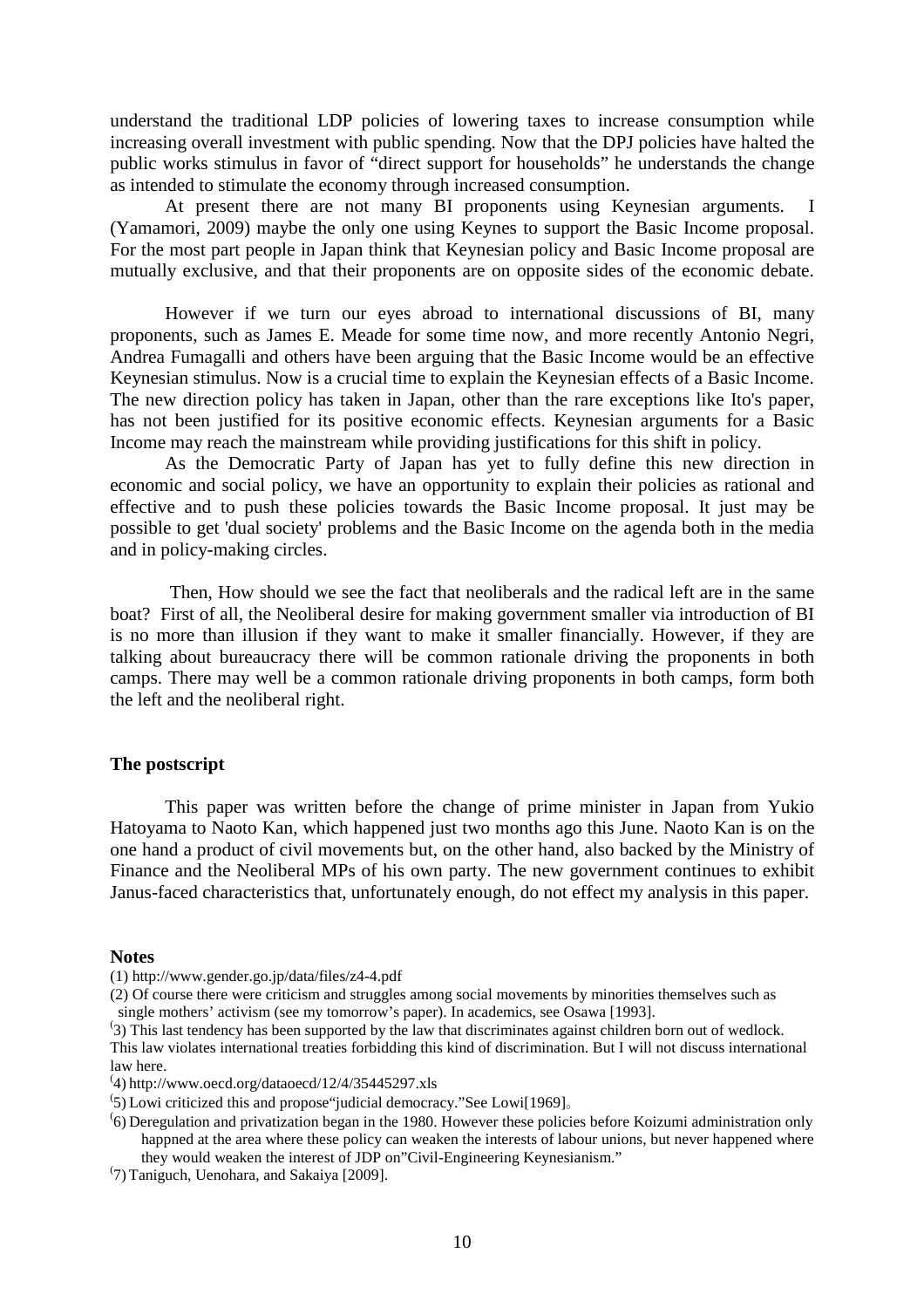( 8) I treat this issue in the paper that I presented at the 2010 Basic Income Korean Network congress in last January.

\*Toru Yamamori is an Associate Professor at Doshisha University, and a funding member of the Basic Income Japanese Network, a member of the Claimants Union for Guaranteed Basic Income. (the contact address is <u>toruyamamori@gmail.com</u>) This research has received support from a fund for promoting education and research in private university by the Ministry of Education, Culture, Sports, Science, and Technology of Japan. The view shown in this paper is personal view of the author, and not represent any of the organization mentioned above.

\*\*Brian Small is a lecturer at Minami-Kyushu University, and a participant in basic income activism in Japan.

#### **References**

Mitsuharu Ito(伊東光晴)[2009] "Evaluating Ecnomic Policy of the Hatoyama new Government"「鳩山新政権の経済政策を評価する:財政・公共投資政策の転換はどう いう意味をもつか」『世界』2009 年 12 月号

LDP(自由民主党)[1979] *Japanese style Welfare Society*『日本型福祉社会』自由民主党 広報委員会出版局

Lowi, Theodore J. [1969] The end of liberalism : ideology, policy, and the crisis of public authority, New York : Norton.

Mari Osawa(大沢真理)[1993] *Beyond Corporation Centered Society*『企業中心社会を超 えて:現代日本を<ジェンダー>で読む』時事通信社

Shuji Ozawa(小沢修司)(2002) *The Welfare Society and Social Security Reform*『福祉社 会と社会保障改革:ベーシック・インカム構想の新地平』高菅出版.

Tachibanaki,T. and K. Urakawa(橘木俊詔・浦川邦夫)[2006] *Research of Poverty in Japan* 『日本の貧困研究』東京大学出版会

Takegawa, Shogo (ed.)(武川正吾)[2008] *Citizenship and the Possibility of Basic Income* 『 シティズンシップとベーシック・インカムの可能性 (シリーズ・新しい社会政策の課 題と挑戦) 』法律文化社

Tateiwa and Saito (立岩・斎藤)[2010]『ベーシック・インカム』青土社

Kakuei Tanaka(田中角栄)[1972] *plan for remodeling the Japanese Archipelago*『日本列島 改造論』日刊工業新聞社

Taniguch, M., H. Uenohara, and S. Sakaiya(谷口将紀・上ノ原秀晃・境家史郎)[2009] "the General Election of 2009"「2009 年総選挙:誰が自民党政権を終わらせたのか」『世界 』2009 年 12 月号